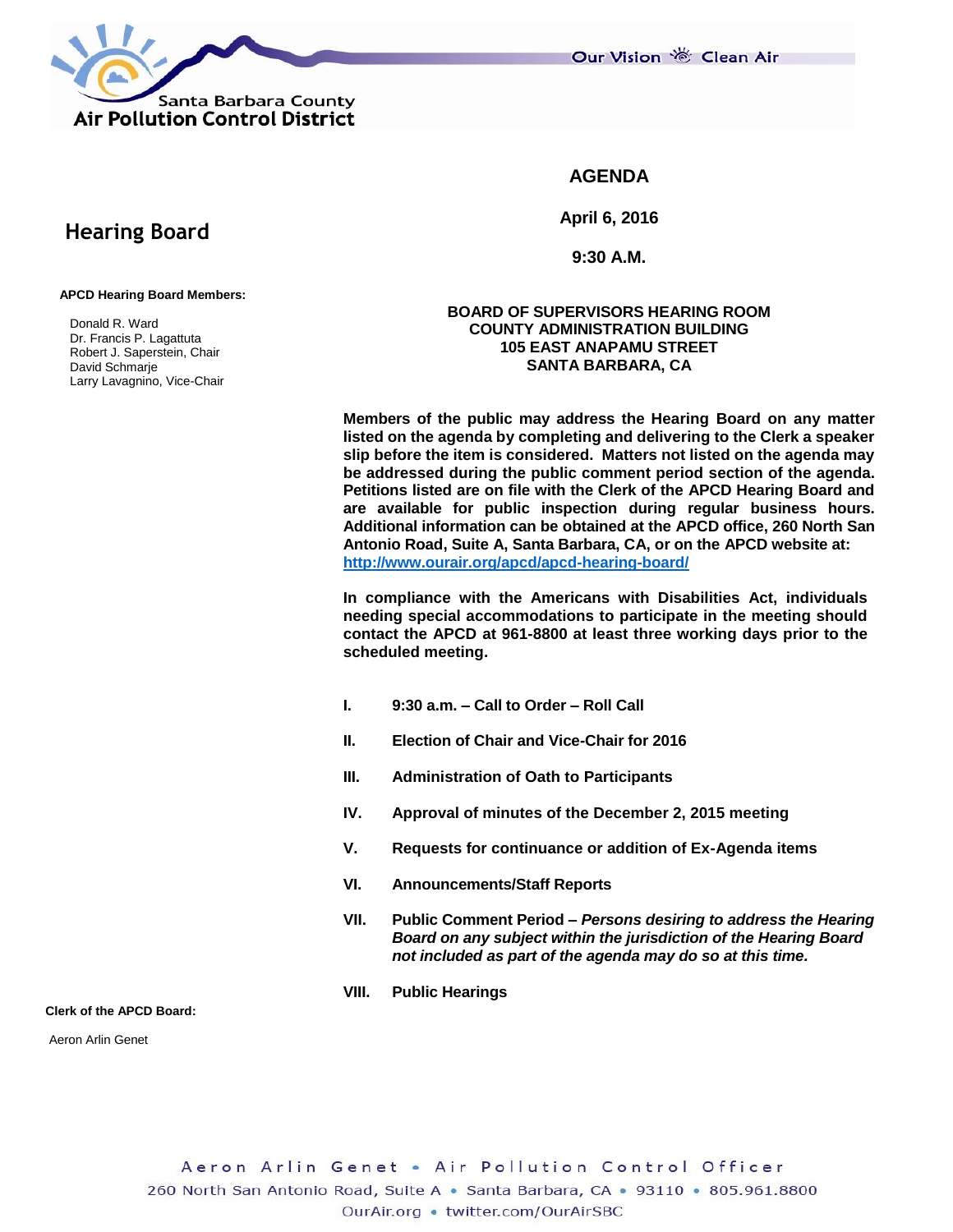**1) Case No. – 2016-06-R - Freeport McMoRan Oil & Gas**

**201 South Broadway, Orcutt, CA 93455**

**Hearing – To consider an application by Freeport McMoRan (FMOG) submitted on March 10, 2016 for a Regular Variance from District Rules 328 and 206, Conditions 9.B.2, 9.C.1(b), 9.C.13, 9.C.15, 9.C.21, 9.C.26(n), and 9.D.4 of Part 70/Permit to Operate 5704-R4. The Petitioner operates the equipment described in the Petition at the Gaviota Oil & Heating Facility (GOHF), located at 17100 Calle Mariposa Reina, Gaviota, CA and is currently operating under Interim Variance Order 2016-05-I.**

**2) Case No. – 2016-08-R - Freeport McMoRan Oil & Gas 201 South Broadway, Orcutt, CA 93455**

**Hearing – To consider an application by Freeport McMoRan (FMOG) submitted on March 10, 2016 for a Regular Variance from District Rule 206, Conditions 9.B.2, 9.C.3, 9.C.26(h), and 9.C.26(i) of Part 70/Permit to Operate 9103-R4. The Petitioner operates the equipment described in the Petition at Platform Harvest (Harvest), located on offshore lease tract OCS-P-0315, approximately ten miles offshore of Point Arguello, California and is currently operating under Interim Variance Order 2016-07-I.**

**3) Case No. – 2016-10-R - Freeport McMoRan Oil & Gas 201 South Broadway, Orcutt, CA 93455**

**Hearing – To consider an application by Freeport McMoRan (FMOG) submitted on March 10, 2016 for a Regular Variance from District Rule 206, Conditions 9.B.2, 9.C.3, 9.C.24(h), and 9.C.24(i) of Part 70/Permit to Operate 9104-R4. The Platform Hermosa (Hermosa), located on offshore lease tract OCS-P-0316, approximately ten miles offshore of Point Arguello, California and is currently operating under Interim Variance Order 2016-09-I.**

**4) Case No. – 2016-12-R - Freeport McMoRan Oil & Gas 201 South Broadway, Orcutt, CA 93455**

**Hearing – To consider an application by Freeport McMoRan (FMOG) submitted on March 10, 2016 for a Regular Variance from District Rule 206, Conditions 9.B.2, 9.C.3, 9.C.24(h), and 9.C.24(i) of Part 70/Permit to Operate 9105-R4. The Petitioner operates the equipment described in the Petition at Platform Hidalgo (Hidalgo), located on offshore lease tract OCS-P-0450, approximately seven miles offshore of Point Arguello, California and is currently operating under Interim Variance Order 2016-11-I.**

**5) Case No. – 2016-13-R - ExxonMobil Production Company 12000 Calle Real, Goleta, CA 93117**

**Hearing – To consider an application by ExxonMobil Production Company submitted on March 11, 2016 for the Modification of a Final Compliance Date of Regular Variance 2015- 15-R. The Petitioner is requesting continued relief from District Rules 328, 206, and Conditions 9.C.7(a)(i), 9.C.12 and 9.C.12(a) of Permit to Operate 8092-R8. The Petitioner operates the equipment described in this Petition at its gas processing plant, approximately 25 miles northwest of Santa Barbara, CA.**

## **VIII. ADMINISTRATIVE AGENDA**

**Approved by vote on one motion. These items read only on request of Hearing Board members.**

**The following Variance Orders have been approved by the Air Pollution Control District Hearing Board. These orders are available for inspection and reproduction during normal business hours at the office of the Air Pollution Control District, 260 North San Antonio Rd., Suite A, Santa Barbara, California 93110.**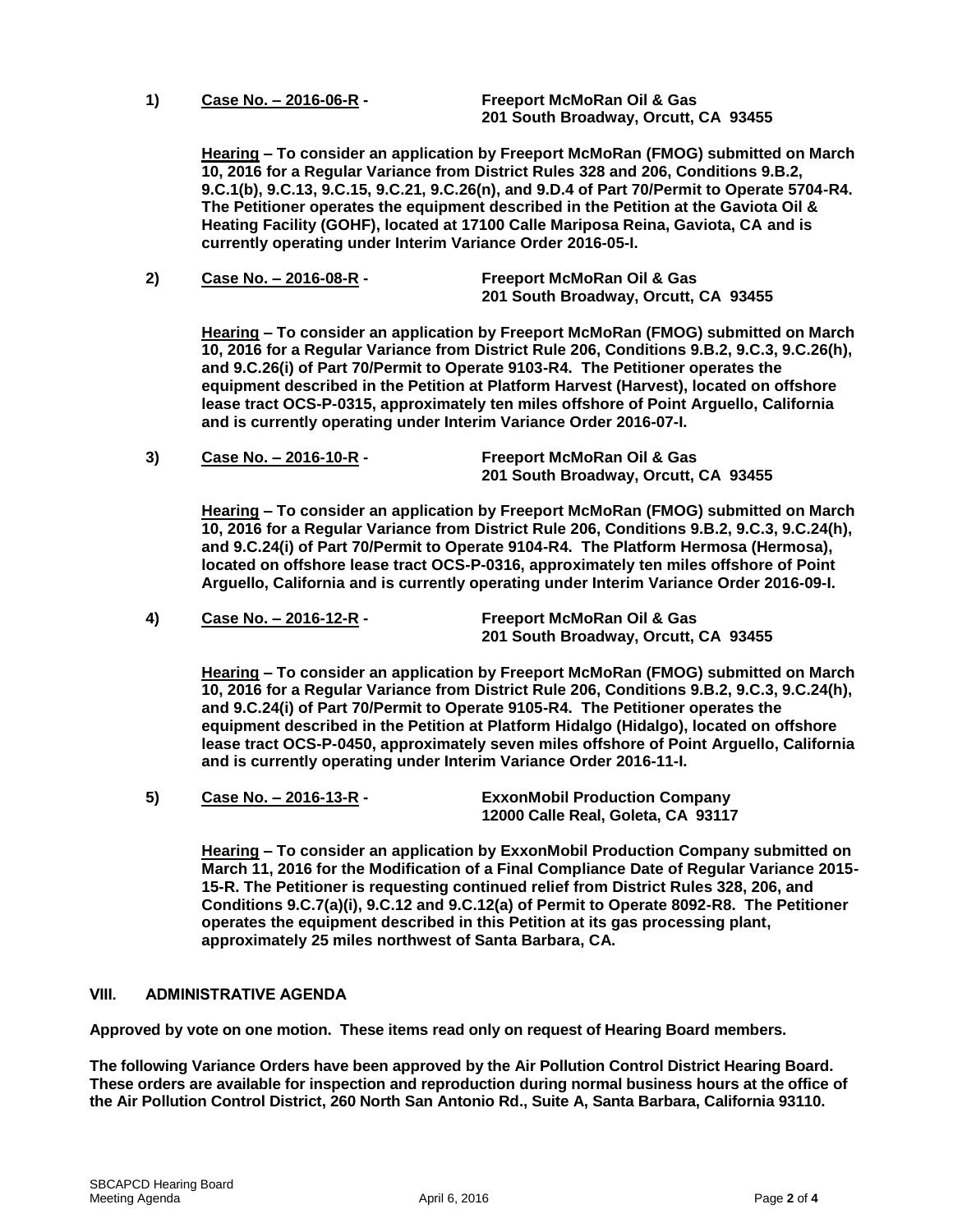**A-1) Case No. – 2015-40-E – Freeport McMoRan Oil & Gas 201 South Broadway, Orcutt, CA 93455**

**On November 12, 2015 Hearing Board member Larry Lavagnino approved an Emergency Variance for the period of November 5, 2015 through December 4, 2015. Said variance provides relief from District Rule 331.E.1(f) and allows for continued operation of the Petitioner's Well C-1 while repairs are made to a leak in a casing valve.**

**A-2) Case No. – 2015-41-I – Freeport McMoRan Oil & Gas 201 South Broadway, Orcutt, CA 93455**

**On December 2, 2015 Hearing Board member Larry Lavagnino approved an Interim Variance for the period of December 5, 2015 through March 3, 2016, or the date of decision regarding the Petitioner's request for a 90-Day Variance, whichever occurs first. Said variance provides relief from District Rules 331.E.1(f) and 206, Condition 9.C.4 of Part 70/Permit to Operate 9105 and allows for continued operation of the Petitioner's Well C-1 while repairs are made to a leak in a casing valve.**

**A-3) Case No. – 2015-42-N – Freeport McMoRan Oil & Gas 201 South Broadway, Orcutt, CA 93455**

**On January 7, 2016 Hearing Board member Larry Lavagnino approved a 90-Day Variance for the period of December 5, 2015 through March 3, 2016, or the date compliance is achieved, whichever occurs first. Said variance provides relief from District Rules 331.E.1(f) and 206, Condition 9.C.4 of Part 70/Permit to Operate 9105 and allows for continued operation of the Petitioner's Well C-1 while repairs are made to a leak in a casing valve.**

**A-4) Case No. – 2016-01-E – ExxonMobil Production Company 201 South Broadway, Orcutt, CA 93455**

**On January 7, 2016 Hearing Board member Donald Ward approved an Emergency Variance for the period of January 7, 2016 through February 5, 2016. Said variance provides relief from District Rules 359.D.1.a and 206, Conditions 9.C.2(a) and 9.C.2(b)(iv) of Part 70/Permit to Operate 8092 and allows for operation of the Thermal Oxidizer (A-803) in order to bring the facility into a preserved state.**

**A-5) Case No. – 2016-02-I – Freeport McMoRan Oil & Gas 201 South Broadway, Orcutt, CA 93455**

**On January 19, 2016 Hearing Board member David Schmarje approved an Interim Variance for the period of January 12, 2016 through April 10, 2016, or the date of decision on the Petitioner's request for a 90-Day Variance, whichever occurs first. Said variance provides relief from District Rules 328 and 206, Condition 9.C.2(c)(iv) of Part 70/Permit to Operate 9106 and allows for continued operation of Petitioner's H2S analyzer while repairs are made.**

**A-6) Case No. – 2016-03-N – Freeport McMoRan Oil & Gas 201 South Broadway, Orcutt, CA 93455**

**On February 1, 2016 Hearing Board member David Schmarje approved a 90-Day Variance for the period of January 12, 2016 through April 10, 2016, or the date compliance is achieved, whichever occurs first. Said variance provides relief from District Rules 328 and 206, Condition 9.C.2(c)(iv) of Part 70/Permit to Operate 9106 and allows for continued operation of Petitioner's H2S analyzer while repairs are made.**

**A-7) Case No. – 2016-04-E – Santa Maria Energy 2811 Airpark Drive, CA 93455**

**On March 11, 2016 Hearing Board member Larry Lavagnino approved an Emergency Variance for the period of March 16, 2016 through April 14, 2016. Said variance provides relief from District Rules 359 and 206, Condition 6 Permit to Operate 8896 and allows for operation of Petitioner's Careaga Lease without an operable Thermal Oxidizer.**